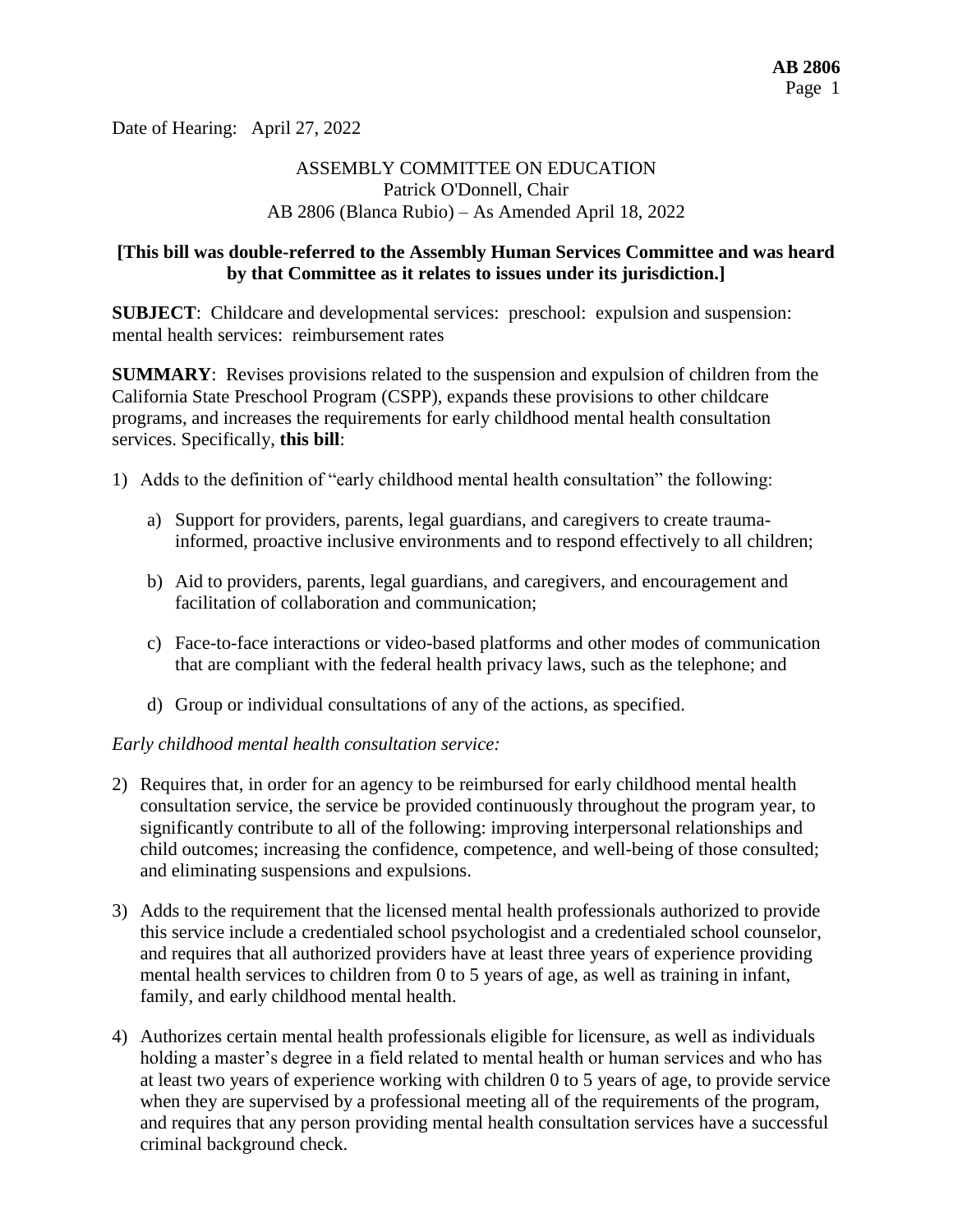- 5) Requires that the relationship-based model used to provide early childhood mental health consultation services include, but not be limited to, all of the following:
	- a) Conducting of early care and education setting-based mental health assessments at least twice per program year;
	- b) Recordkeeping that adequately documents all consultation activities; and
	- c) Conducts at least one screening of each enrolled child for adverse childhood experiences, with the consent of parents or legal guardians.
- 6) Requires that, within the first 30 days of the start of a consultation service, the provider agency ensures that the consultant is trained in all of the following:
	- a) California law, professional ethics, and confidentiality for early childhood mental health consultation;
	- b) Child abuse and neglect mandated reporting laws;
	- c) Best practices and foundations of early childhood mental health consultation; and
	- d) All relevant laws and regulations regarding state and federal childcare programs.
- 7) Requires that consultants and supervisors participate in continuing professional development and education for at least 18 hours of training per program year in relevant topics.

#### *CSPP and FCCHEN:*

- 8) Repeals the existing prohibition against expelling or unenrolling a child from a CSPP because of a child's behavior.
- 9) Prohibits a CSPP or a family childcare home education network (FCCHEN) provider that serves children from 0 to 5 years of age from expelling or unenrolling a child because of a child's behavior, or persuading or encouraging a child's parents to voluntarily unenroll from the program due to a child's behavior, other than as specified below.
- 10) Requires that if a child exhibits persistent and serious behaviors, the program must:
	- a) Expeditiously pursue and document reasonable steps to maintain the child's safe participation in the program, including, but not limited to, consulting with the child's parents and teacher, and if available, engaging an early childhood mental health consultant;
	- b) If a child has an individualized family service plan (IFSP) or an individualized education program (IEP), the program must contact the agency responsible for the IFSP or IEP to seek consultation on serving the child; and
	- c) Consider completing a comprehensive screening to identify the needs of the child, referring the child's parents to community resources, and implementing behavior supports within the program.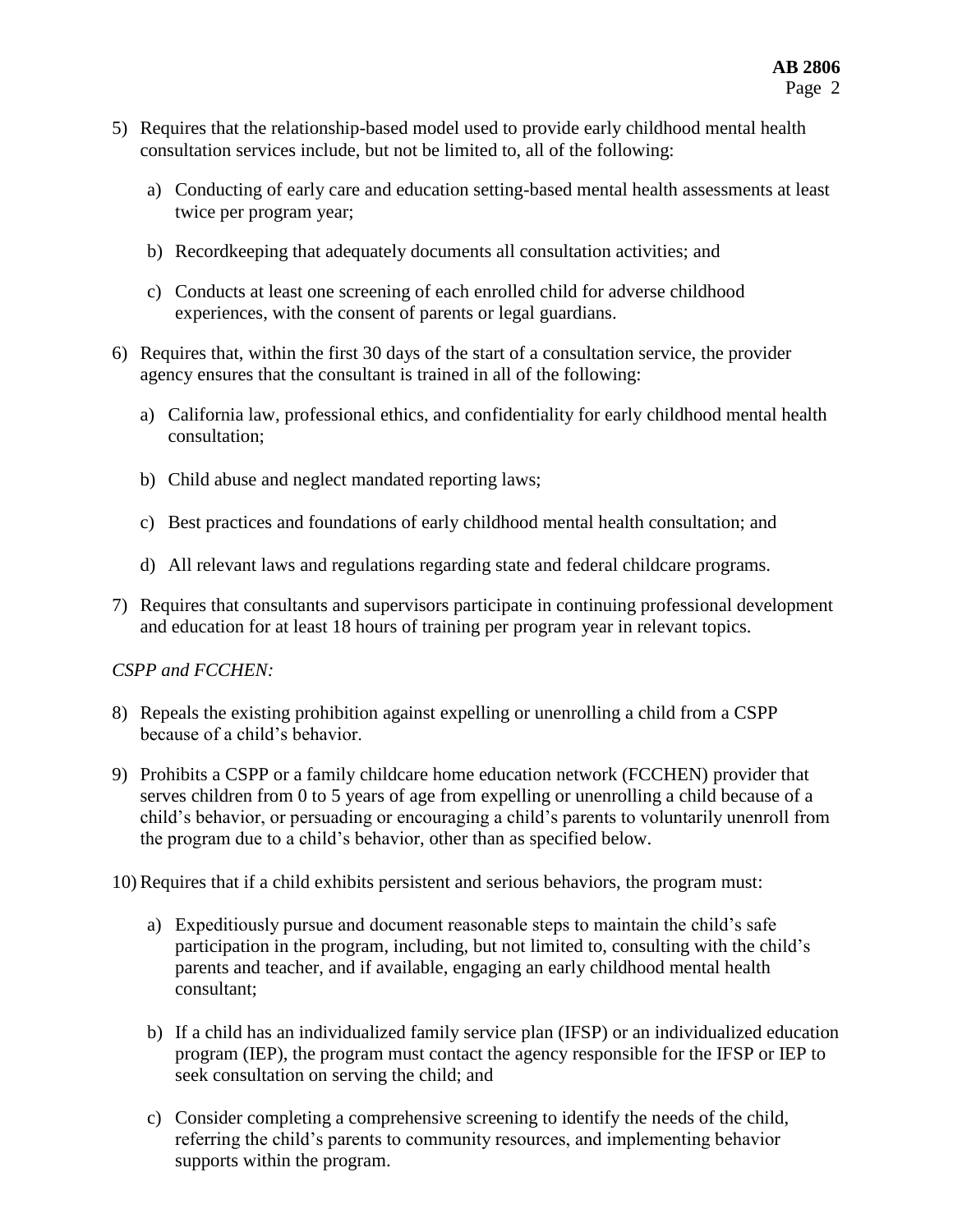- 11) Authorizes a program to unenroll a child only if the program has completed the steps in (10) above, within 180 days, and it is determined that the child's continued enrollment would present a serious safety threat to the child or other enrolled children; and requires that the program refer the parents to other potentially appropriate placements through relevant referral services; and to the greatest extent possible, support direct transition to a more appropriate placement.
- 12) Prohibits a CSPP or FCCHEN provider serving children from 0-5 years of age from suspending a child due to a child's behavior, or encouraging or persuading a child's parents to pick up a child due to a child's behavior before the program day ends, other than under specified conditions as noted below.
- 13) Requires that suspension is only used as a last resort in extraordinary circumstances when there is a serious safety threat that cannot be reduced or eliminated without removal. Requires a program to ensure the full participation of enrolled children in all program activities to the greatest extent possible.
- 14) Requires that, before a suspension is deemed necessary, the program collaborate with the child's parents and use appropriate community resources, if necessary, to determine that no other reasonable option is appropriate and provide written notice to the parents within 24 hours.
- 15) Requires that, if suspension is deemed necessary, the program help the child return to full participation in all program activities as quickly as possible while ensuring child safety by continuing to engage with the parents; continuing to use appropriate community resources; developing a written plan to document the actions and supports needed; providing referrals to appropriate community services; and if the child has an IFSP or IEP, contacting the agency responsible to seek consultation on serving the child.
- 16) Requires the CDE to include the limitations on expulsion and suspension as outlined above in each CSPP program provider's contract, and to issue guidance for programs within their jurisdiction on implementing these requirements by July 1, 2023.
- 17) Requires each program, upon enrollment of a child, to notify the child's parents in writing of the limitations on disenrollment, including suspension and expulsion, and to include resources to submit a complaint or appeal a decision made by the program to expel or suspend a child.
- 18) Requires each program to maintain records, and the CDE to collect from all providers annually, the following information:
	- a) The number of times the provider took the specified actions to address a child's persistent and serious behaviors during the program year, and the outcomes of each reported instance;
	- b) The number of times the steps to avoid suspension were taken, as well as the number of times suspension was imposed, and how long a child was excluded from the program;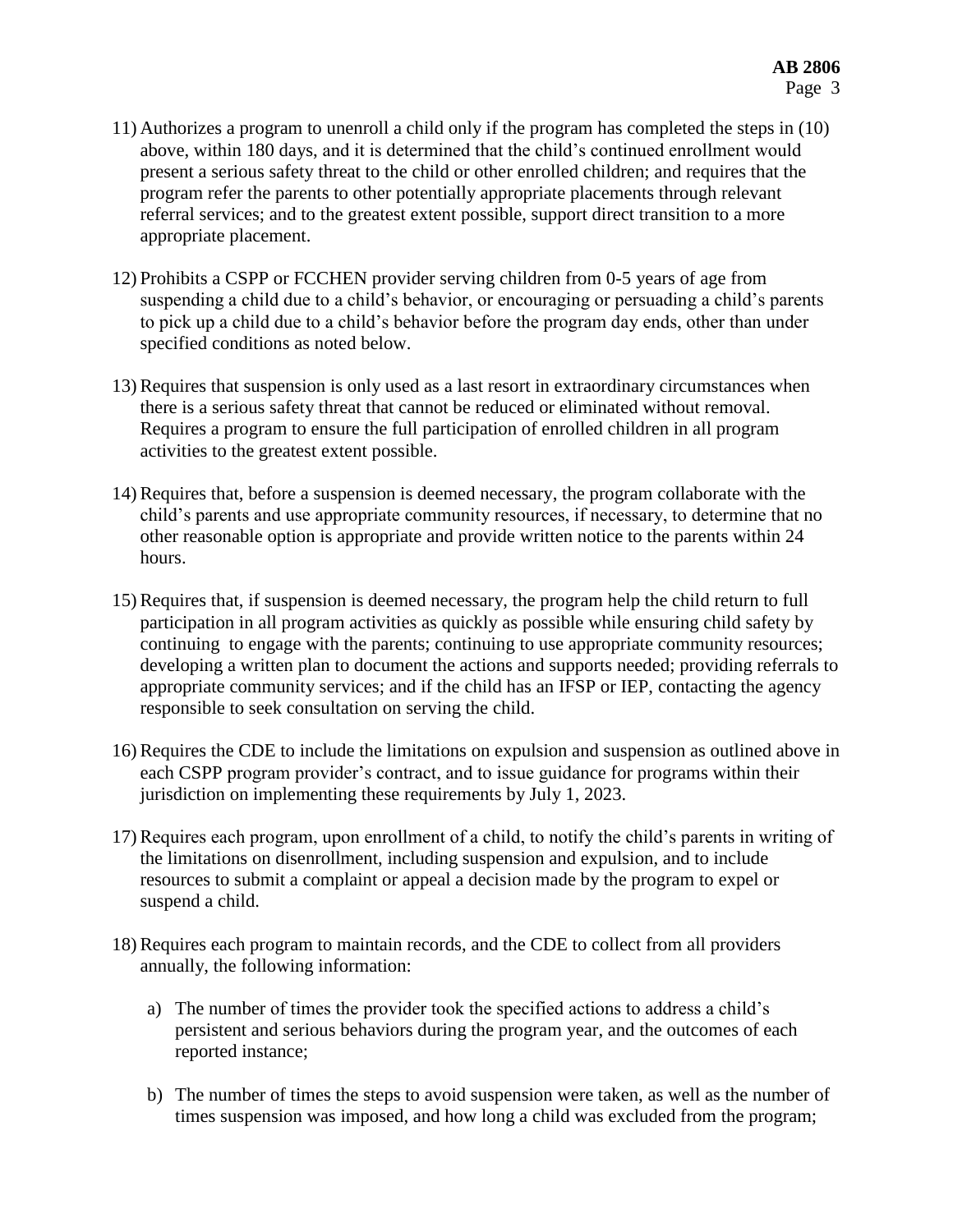- c) Requires that for the data collected in (a) and (b) above, the information collected include the child's age, sex, race and ethnicity, foster status, home language, disability, and whether the child has an IFSP or IEP.
- 19) Requires the CDE, beginning January 1, 2025, to annually report aggregate data on the incidence of suspensions, expulsions, and disenrollments from programs disaggregated by student demographics, as well as the number of complaints the CDE received from parents regarding suspension and expulsion. Requires the data to be made available at a statewide and countywide level at a disaggregated level, subject to all federal and state privacy protections.
- 20) Requires the CDE to create guidelines for offering additional support and requiring additional staff training for programs reporting exceptionally high number of suspensions and expulsions.
- 21) Requires the CDE and the Child Care Providers United (CCPU), if CCPU elects to participate, to establish a Joint Labor-Management Committee, in consultation with the DSS, to discuss suspension and expulsion practices among family childcare providers serving children in the CSPP, and make recommendations for potential changes related to prohibiting the expulsion or suspension of a child by a family childcare provider including access to sufficient resources or training for providers and parents to work with children. Specifies that in doing so, the Joint Labor-Management Committee must consider the provisions added to both Education Code and the Welfare and Institutions Code.
- 22) Requires the CDE and the CCPU to jointly determine the size and composition of the Joint Labor-Management Committee, and requires the Committee to, at a minimum, include representatives of the state and the CCPU, and authorizes the inclusion of additional experts or stakeholders as deemed necessary and mutually agreed upon. Authorizes the Committee to publish a report of its findings and recommendations.
- 23) Authorizes a childcare provider to appeal a citation or civil penalty issued by the DSS related to the behavior of a child or the actions of the staff related to the behavior of a child, and requires the DSS to withdraw all citations or penalties, if the provider is in the process of complying with the requirements to take specified actions prior to suspending or expelling a child.

# *General childcare and development programs:*

- 24) Places the requirements for early mental health consultation made in the Education Code, as noted above, into the Welfare and Institutions Code (WIC) for programs serving infants and toddlers of 0 to 36 months in a general childcare and development program, or a child who is 0 to 5 years of age served in a family childcare home education network funded by a general childcare and development program.
- 25) Authorizes alternative payment programs and agencies administering CalWORKs Stage 1, 2, or 3 programs, serving children from 0 to 5 years of age, to utilize administrative and support service funds to provide early childhood mental health consultation services, provided that the service meets the requirements, as specified.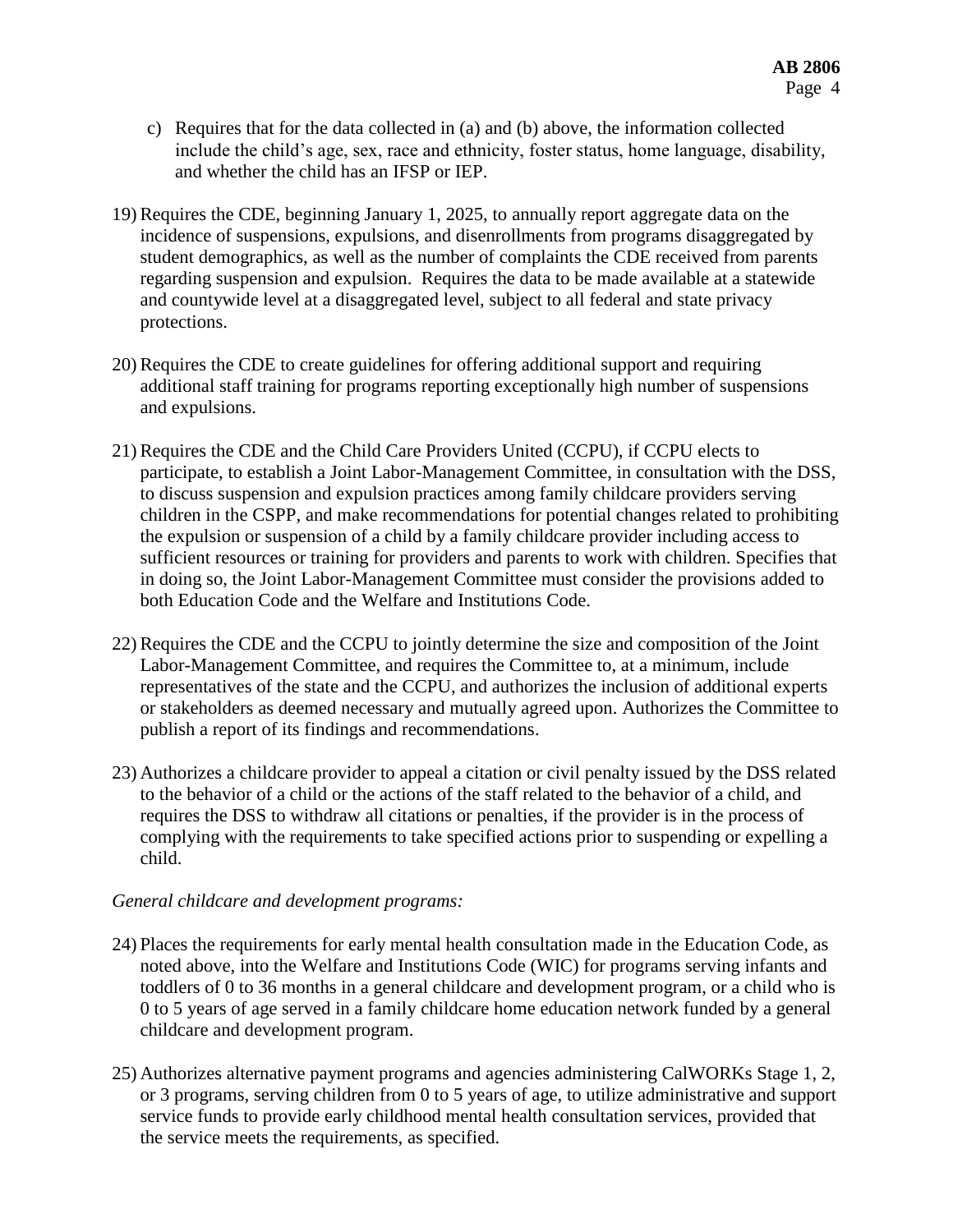- 26) Prohibits a general childcare and development program serving children from 0 to 5 years of age from expelling or unenrolling a child because of a child's behavior, or persuading a child's parents to voluntarily unenroll from the program due to a child's behavior.
- 27) Requires that if a child exhibits persistent and serious behaviors, the program must expeditiously pursue and document reasonable steps to maintain the child's safe participation in the program, including consulting with the child's parents and teacher; engaging an early childhood mental health consultant, if available; if the child has an IFSP or IEP, consulting with the responsible agency; considering completing a comprehensive screening to identify the needs of the child; referring the child's parents to community resources; and implementing behavior supports within the program.
- 28) Authorizes the disenrollment of the child from the program only if the provider has expeditiously pursued and documented reasonable steps to maintain the child's safe participation in the program, and in consultation with the child's parents and the local agency responsible for implementing the IDEA, has determined that the child's continued enrollment would present a serious safety threat to the child or other enrolled children; and requires that the program refer the parents to other potentially appropriate placements through available referral agencies, and to support direct transition to a more appropriate placement to the greatest extent possible.
- 29) Requires a program to complete the process described in (24) and (25) above within 180 days.
- 30) Prohibits a general childcare and development program serving children from 0 to 5 years of age from suspending a child due to a child's behavior, or encouraging or persuading a child's parents to pick up a child due to a child's behavior before the program day ends, other than under specified conditions.
- 31) Requires that suspension be used only as a last resort in extraordinary circumstances when there is a serious safety threat that cannot be reduced or eliminated without removal, and to the greatest extent possible, to ensure the full participation of enrolled children in all program activities.
- 32) Requires that, prior to determining that a suspension is necessary, the program collaborate with the child's parents and use appropriate community resources, as needed, to determine that no other reasonable option is appropriate; and requires the program to provide written notice to the child's parents within 24 hours.
- 33) Requires that, if suspension is deemed necessary, the program to help the child return to full participation in all program activities as quickly as possible while ensuring child safety by: continuing to engage with the parents; continuing to use appropriate community resources; developing a written plan to document the actions and supports needed; providing referrals to appropriate community resources; and, if the child has an IFSP or an IEP, seeking consultation with the responsible agency.
- 34) Requires the DSS to include the limitations on expulsion and suspension in each program's contract for service within their jurisdiction, and to issue guidance on implementing these requirements by July 1, 2023.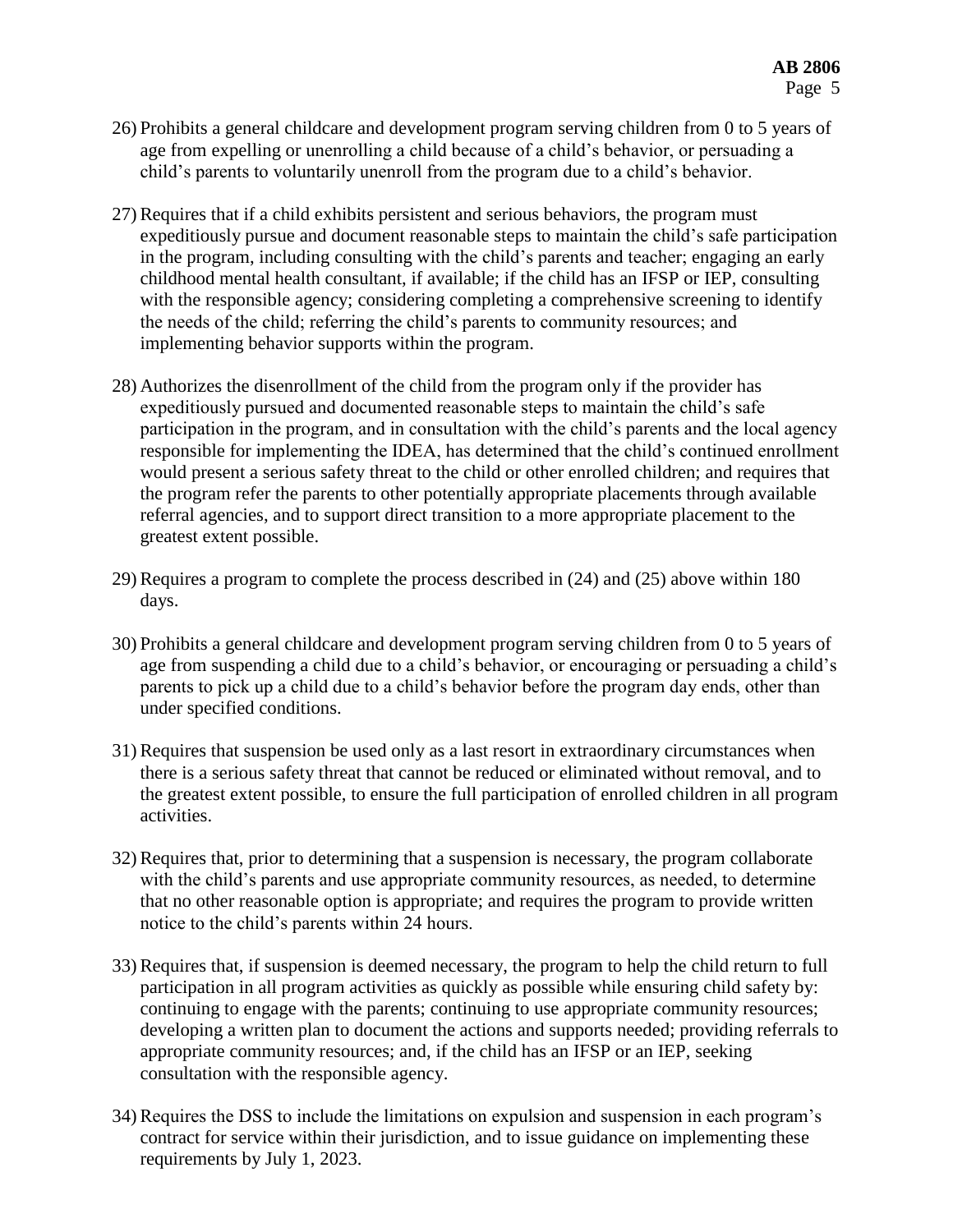- 35) Requires providers to notify parents in writing of the limitations on disenrollment, including suspension and expulsion, upon a child's enrollment in a program, and to include resources to submit a complaint or appeal a decision to expel or suspend a child.
- 36) Requires the DSS to maintain records and annually collect data from providers on the number of times processes were undertaken to avoid disenrollment of children, as well as the number of suspensions and expulsions, and how long a child was excluded from the program. Requires this data to be disaggregated by age, sex, race and ethnicity, foster status, home language, disability, and whether the child has an IFSP or IEP.
- 37) Requires the DSS, beginning January 1, 2025, to annually report aggregate data on the incidence of suspensions, expulsions, and disenrollments from programs under their jurisdiction, disaggregated by student demographics, as well as the number of complaints the DSS received from parents regarding suspension and expulsion. Requires the data to be made available at a statewide and countywide level at a disaggregated level, subject to all federal and state privacy protections.
- 38) Requires the DSS and the Child Care Providers United (CCPU), if CCPU elects to participate, to establish a Joint Labor-Management Committee, in consultation with the CDE, to discuss suspension and expulsion practices among family childcare providers serving children in the CSPP and make recommendations for potential changes related to prohibiting the expulsion or suspension of a child by a family childcare provider including access to sufficient resources or training for providers and parents to work with children. Specifies that in doing so, the Joint Labor-Management Committee must consider the provisions added to both the Education Code and the Welfare and Institutions Code.
- 39) Requires the DSS and the CCPU to jointly determine the size and composition of the Joint Labor-Management Committee, and requires the Committee to, at a minimum, include representatives of the state and the CCPU, and authorizes the inclusion of additional experts or stakeholders as deemed necessary and mutually agreed upon. Authorizes the Committee to publish a report of its findings and recommendations.
- 40) Defines "expulsion" as the permanent dismissal of a child from a specified childcare program in response to a child's behavior.
- 41) Defines "suspension" as any removal of a child from all or part of the program day, or the prevention of a child from attending the program for one or more days in response to the child's behavior.
- 42) Defines "persistent and serious behaviors" as repeated patterns of behavior that interfere with learning or engagement in prosocial interactions with peers and adults and that are not responsive to the use of developmentally appropriate guidance procedures; including physical aggression, property destruction, and self-injury.

# **EXISTING LAW**:

1) Prohibits a contracting agency, as part of the CSPP, from expelling or unenrolling a child because of the child's behavior, except as specified. Requires that if a child exhibits persistent and serious challenging behaviors, the agency must expeditiously pursue and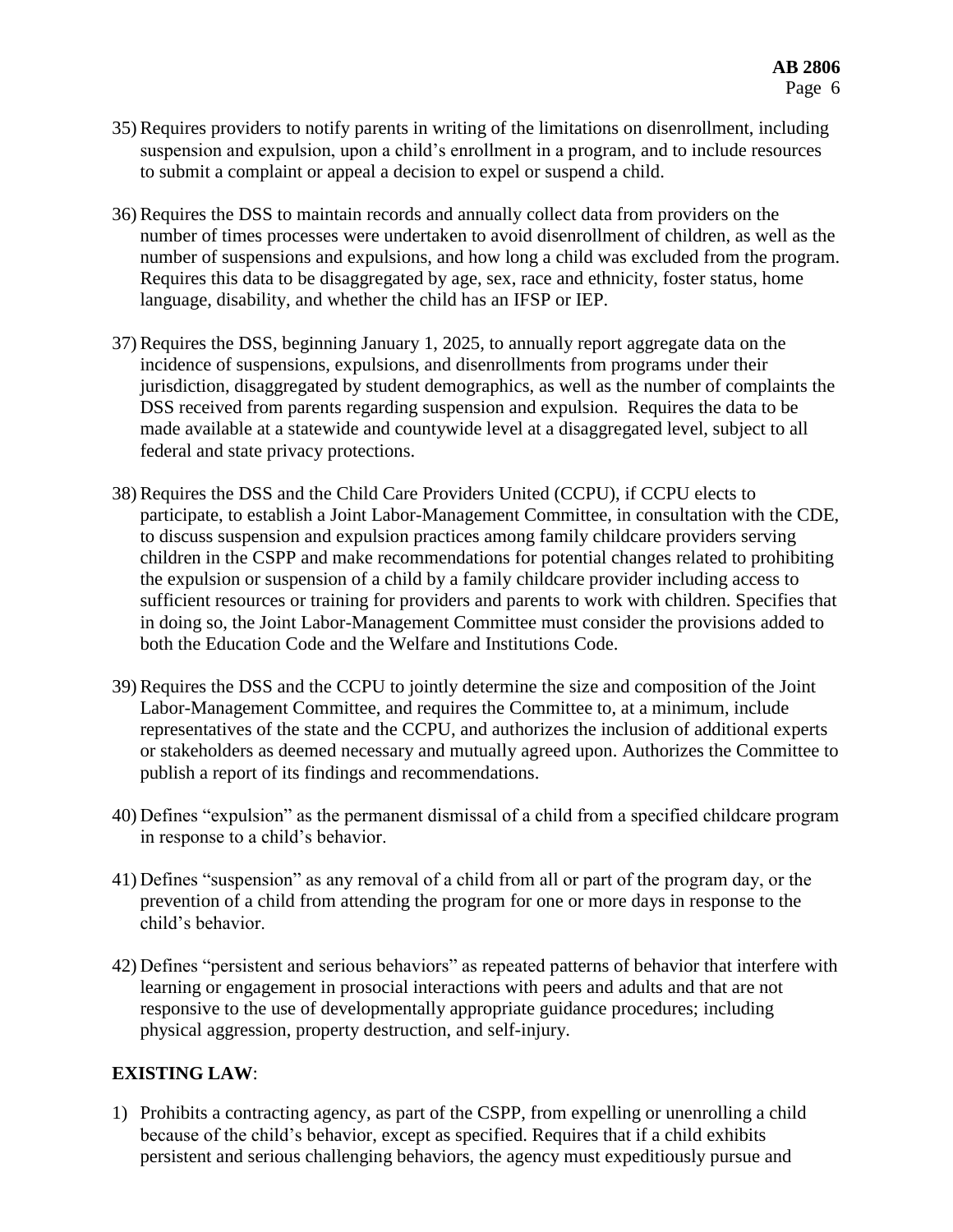document reasonable steps, including consulting with the child's parents and teacher, to maintain the child's safe participation in the program. Requires that if the child has an individualized family service plan (IFSP) or individualized education program (IEP), the childcare provider, with written parental consent, must contact the agency responsisble for the IFSP or IEP to seek consultation on serving the child. Requires the childcare agency to complete the process identified within 180 days. (Education Code (EC) 8222)

- 2) Establishes the federal "Individuals with Disabilities Education Act" (IDEA) to ensure that all children with disabilities have available to them a free appropriate public education that emphasizes special education and related services designed to meet their unique needs and prepare them for further education, employment, and independent living. (20 U.S. Code 1400 et seq.)
- 3) Prohibits the expulsion of a child with an IEP or IFSP if the challenging behavior has a direct and substantial relationship to the child's disability or is the result of a failure to implement the IEP. Requires a child's IEP/IFSP team be reconvened to consider special education supports and services if a child is suspended for more than 10 days. (Section 300.530 (e) Title 34 Code of Federal Regulations).
- 4) Prohibits, in federal regulations, a Head Start program from expelling or disenrolling a child from Head Start based on the child's behavior and requires a program to prohibit or severely limit the use of suspension due to a child's behavior, as specified. (45 CFR 1302.17)
- 5) Transfers, effective July 1, 2021, the responsibility for specified childcare programs, responsibilities, services, and systems from the CDE and the SPI to the DSS, including Alternative Payment Programs (APPs); Migrant APPs; California Work Opportunity and Responsibility to Kids (CalWORKs) Stage 2 and Stage 3 childcare; General childcare and development programs; Migrant childcare and development programs; and Childcare and development services for children with severe disabilities. (Welfare and Institutions Code (WIC) 10203)
- 6) Requires the State Superintendent of Public Instruction (SPI) to administer all CSPPs offered through childcare centers and FCCHENs, which include, but are not limited to, part-day ageand developmentally appropriate programs designed to facilitate the transition to kindergarten for three- and four-year-old children in educational development, health services, social services, nutritional services, parent education and parent participation, evaluation, and staff development. (EC 8207)
- 7) Establishes the "California Child Daycare Facilities Act" to provide a comprehensive, quality system for licensing child daycare facilities to ensure that working families have access to healthy and safe childcare providers and that childcare programs contribute positively to a child's emotional, cognitive, and educational development, and are able to respond to, and provide for, the unique characteristics and needs of children. (Health and Safety Code (HSC) 1596.70 et seq.)
- 8) Defines "child daycare facility" as a facility that provides nonmedical care to children under 18 years of age in need of personal services, supervision, or assistance essential for sustaining the activities of daily living or for the protection of the individual on less than a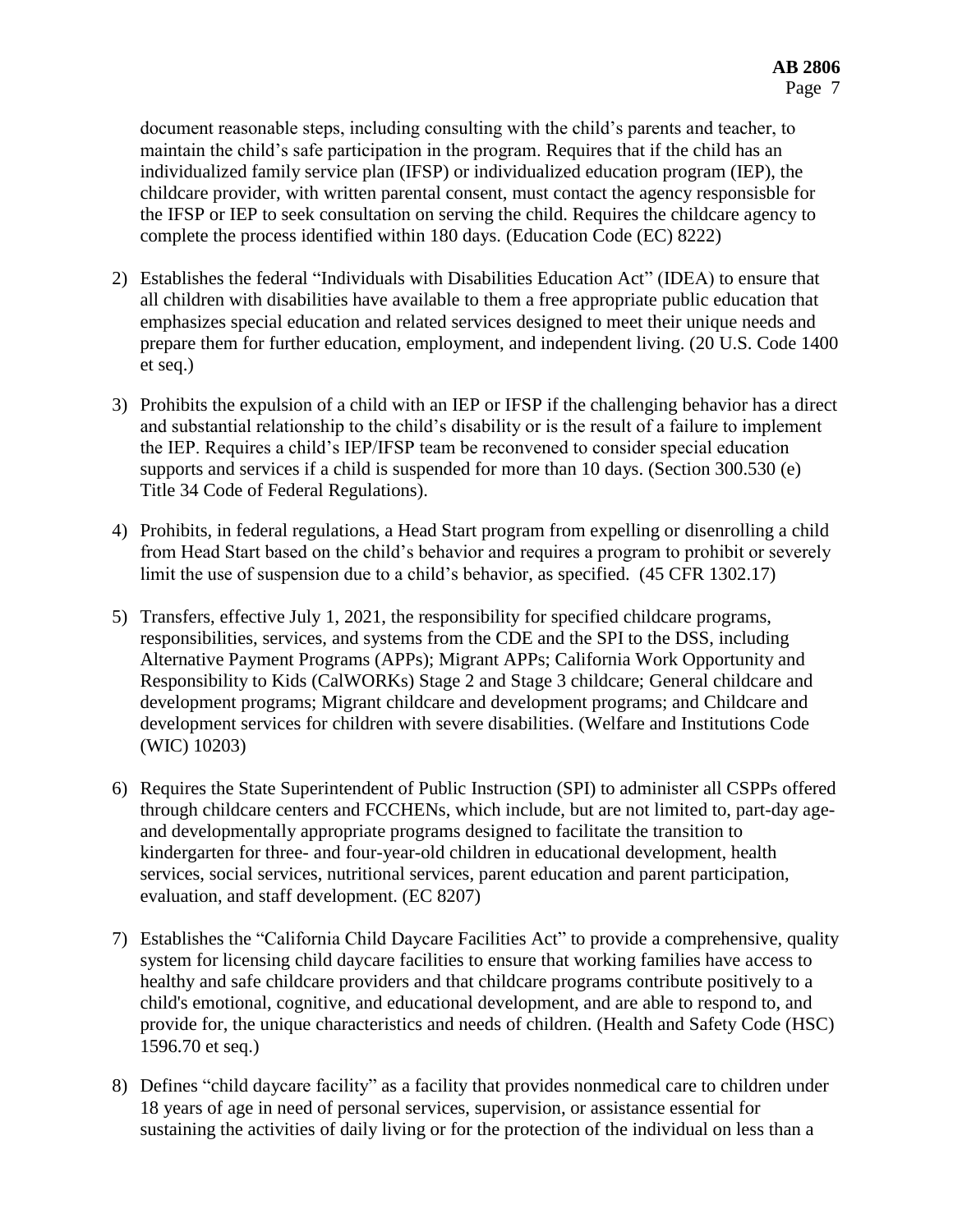24-hour basis. Child daycare facility includes daycare centers, employer-sponsored childcare centers, and family daycare homes. (HSC 1596.750)

- 9) Defines "early childhood mental health consultation service" as a service benefiting a child who is served in a California state preschool program, an infant or toddler who is 0 to 36 months of age and is served in a general childcare and development program, or a child who is 0 to 5 years of age and is served in a family childcare home education network setting that includes:
	- a) Support to respond effectively to all children, with a focus on young children with disabilities, challenging behaviors, and other special needs;
	- b) Assistance through individual site consultations, provision of resources, formulation of training plans, referrals, and other methods that address the unique needs of programs and providers;
	- c) Aid to providers in developing the skills and tools needed to be successful as they support the development and early learning of all children, including observing environments, facilitating the development of action plans, and supporting site implementation of those plans;
	- d) The development of strategies for addressing prevalent child mental health concerns, including internalizing problems, such as appearing withdrawn, and externalizing problems, such as exhibiting challenging behaviors; and,
	- e) If a child exhibits persistent and serious challenging behaviors, support with the pursuit and documentation of reasonable steps to maintain the child's safe participation in the program. (EC 8243 and WIC 10281)
- 10) Provides that the early childhood mental health consultation service is supervised and provided by a licensed marriage and family therapist, a licensed clinical social worker, a licensed professional clinical counselor, a licensed psychologist, a licensed child and adolescent psychiatrist, or others, as determined by the CDE. (EC 8243 and WIC 10281)
- 11) Establishes adjustment factors to reimbursement rates for childcare and development services, applied by multiplying the applicable adjustment factor by the provider agency's reported child days of enrollment for the child to whom the adjustment factor applies, in order to reflect the additional expense of serving children of specific ages and with certain needs including infants and toddlers served in child day care centers or family child care homes, children between the ages of 0 and 21 with exceptional needs or severe disabilities, children between the ages of 0 and 14 at risk of neglect abuse or exploitation, and limited-English-speaking and non-English-speaking children between 2 years of age and kindergarten age. (EC 8244 and WIC 10281.5)
- 12) Establishes the adjustment factor for specified programs where mental health consultation services are provided at 1.05 of the applicable reimbursement rate. (EC 8244 and WIC 10281.5)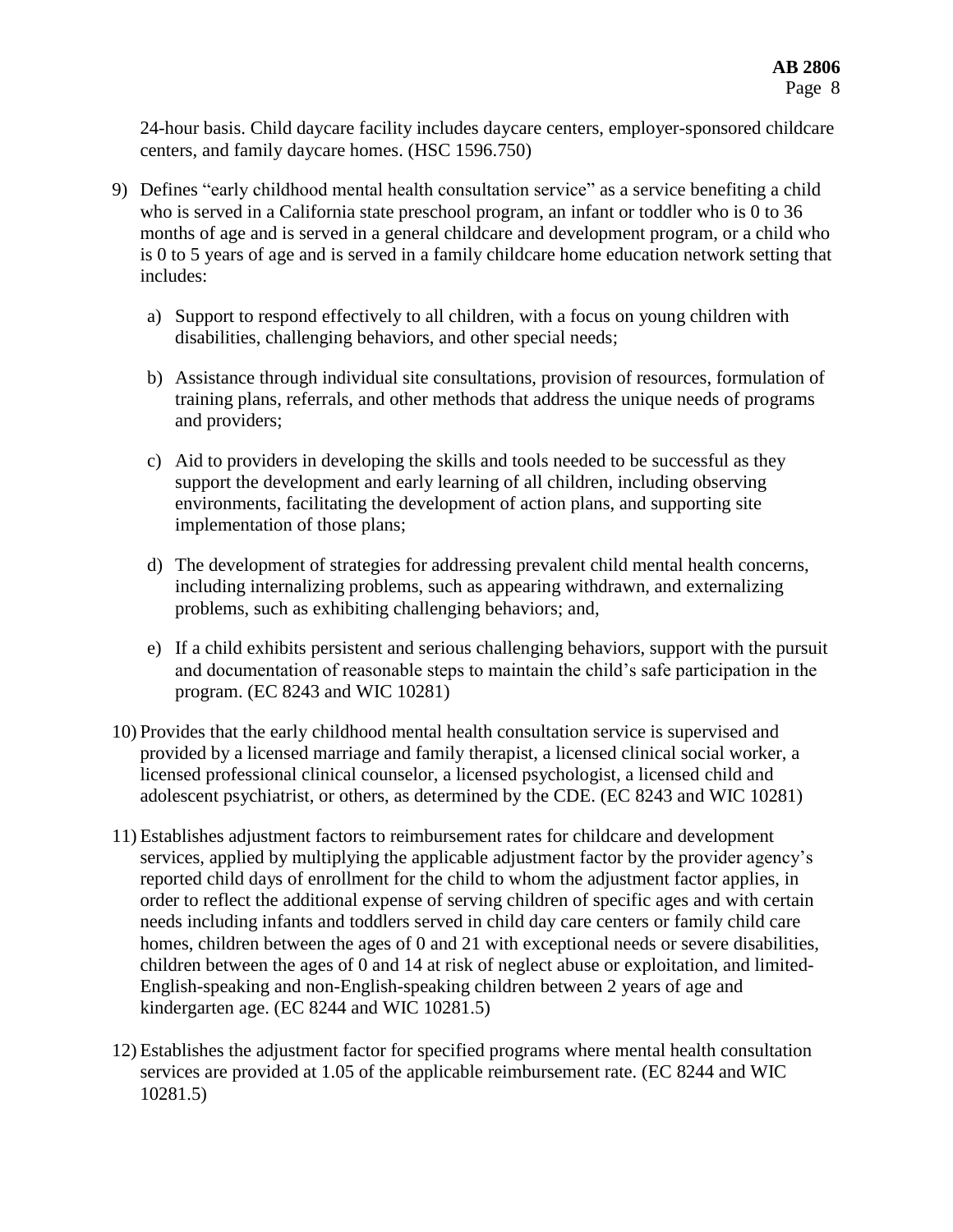## **FISCAL EFFECT**: Unknown

## **COMMENTS**:

**This bill** prohibits suspensions and expulsions from childcare settings unless specified actions are taken to minimize a child's exclusion from a childcare program, and establishes additional requirements for early childhood mental health consultations.

*Need for the bill.* According to the author, "National data indicates that children are expelled, suspended, and counseled out of early learning and childcare programs at much higher rates than in K-12 education. African American and Latino children, especially boys, are disproportionately impacted by this detrimental practice. This begins in preschool and persists throughout their educational journey. When children are excluded from early learning classrooms, they miss out on the opportunity to develop key social, emotional, and academic skills. As a former teacher myself, I believe we need to ensure all our children are given a fair opportunity to succeed in their earliest school years. This bill helps address structural inequities in our early childhood education system by not only prohibiting suspensions and expulsions, but also by providing needed support to staff."

*Significant mental health problems occur in young children.* Children can exhibit characteristics of anxiety disorders, attention-deficit/hyperactivity disorder, depression, posttraumatic stress disorder, and neurodevelopmental disabilities, such as autism, at an early age. Research suggests that approximately 9 to 14% of children from birth to 5-years-old experience emotional or behavioral disorders.

Factors such as persistent poverty, recurrent abuse or chronic neglect, exposure to domestic violence, parental mental health issues or substance abuse, as well as poor child care conditions increase the risk of serious mental health problems among young children.

Left untreated, early mental health disorders can impact every aspect of a child's development, including physical, cognitive, communication, sensory, emotional, social, and motor skills. These negative impacts can affect a child's ability to succeed in school and in life and increase the risk of poor educational outcomes, ill health, and juvenile delinquency later in life. (Harvard University, 2013).

*Adverse childhood experiences (ACEs) have broad impact.* ACEs are defined as including 10 traumatic experiences that can occur before age 18, including physical and emotional abuse, neglect, substance abuse, caregiver mental illness and household violence. Even prior to the pandemic, research demonstrates that 25% of children in California have at least one ACE, 8% have 2 ACEs, and 7% have 3-8 ACEs (Child Trends, 2016). Some families were particularly vulnerable to the COVID-19 crisis, including those already struggling to make ends meet, hourly workers and those with unstable employment, families of color (who faced inequities in health outcomes and access to care before the pandemic), and families with young children or children with special health care needs. The pandemic's effects on young people are of particular concern, as adverse childhood experiences, especially in early childhood, can have negative, long-term impacts on health and well-being (Sacks, 2018). The more traumatic events a child experiences, the more likely the impact will be substantial and long lasting.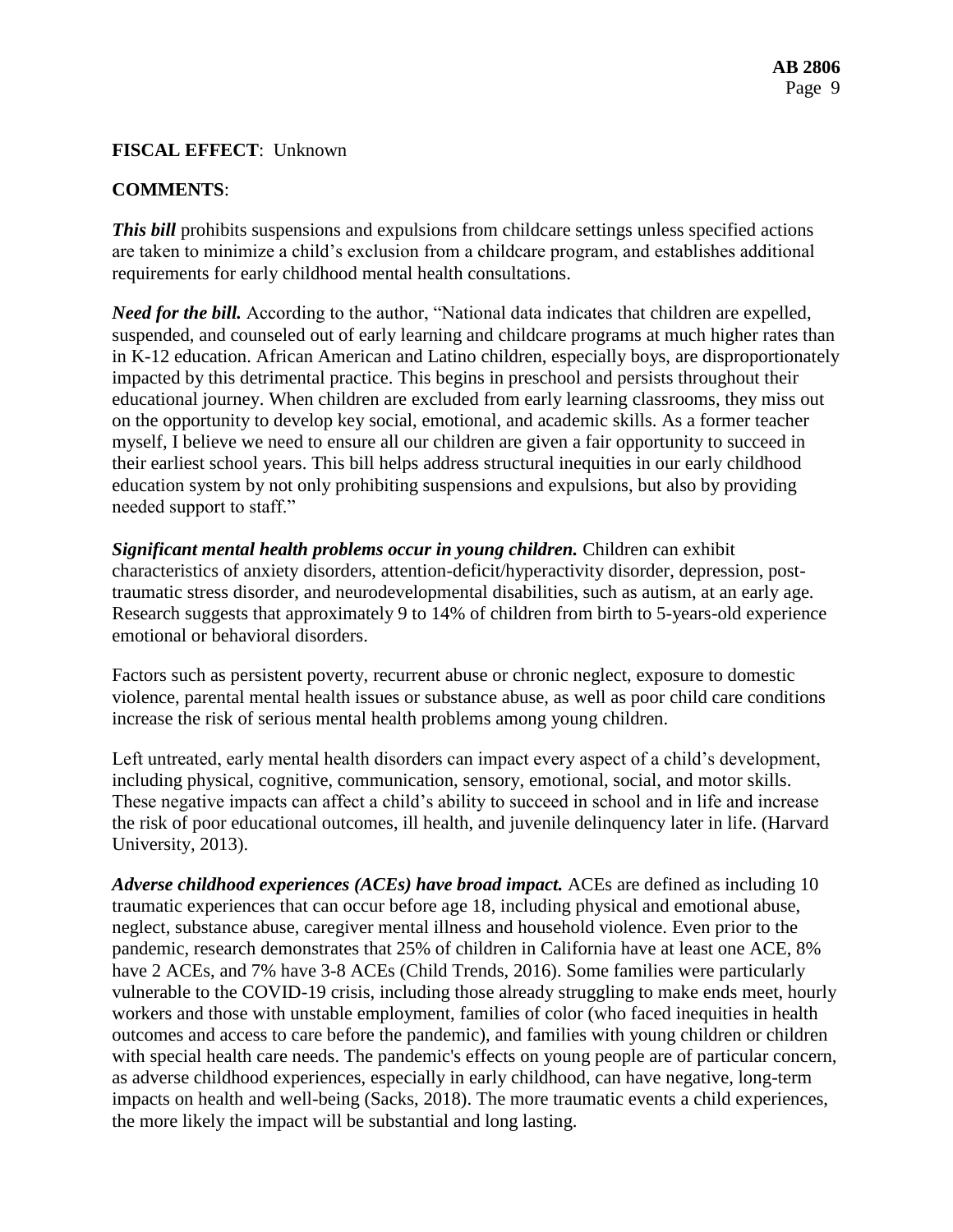It is generally accepted that to reduce ACEs the medical community must partner with other sectors to address the root causes of childhood trauma by promoting, safe, stable, nurturing relationships through equity in access to important resources like high quality childcare, education, and healthcare for all children and caregivers.

*Early intervention is critical in addressing early mental health concerns.* Research finds that early prevention and treatment of mental health disorders is considered more beneficial and costeffective than attempting to treat emotional difficulties and their effects on learning and health after they become more serious. During the infant and toddler years, there are opportunities to treat mental health problems before they manifest into more severe problems later in life. It is critical to treat young children's mental health issues within the context of their families, homes, and communities. The emotional well-being of young children is directly connected to the functioning of their families and caregivers.

In October of 2021, The Children's Partnership and the First 5 Center for Children's Policy issued a report, *Addressing infant and early childhood mental health needs: opportunities for community solutions*. The report noted:

In community-based programs, care and support are delivered in spaces children and their families frequent and allow families to play an active role in their delivery. Communitybased services are distinct from clinical mental health services, such as the new dyadic care Medi-Cal benefit, which, in addition to community-based services, are an essential part of the mental health system for young children. Services at the community level might look like facilitated playgroups, parenting support classes or mental health consultation for early care and education providers, among others. These programs are uniquely positioned to help families overcome barriers to mental health care access, and they can connect families and educators with more intensive health, mental health, or early intervention services as needed. Community-based programs are also most likely to reach families from historically marginalized communities, including immigrant and low-income families of color.

Among the recommendations of this report was the need to expand early childhood education providers' access to Infant and Early Childhood Mental Health consultation, an evidence-based model, through state contracts with early childhood education providers and additional technical assistance.

Federal Head Start Programs must meet mental health performance standards. Head Start and Early Head Start programs are governed by federal law and regulations and, unlike statesubsidized programs, require providers to adhere to a number of program standards, including those addressing early childhood mental health. In order to support a program-wide culture that promotes children's mental health, social and emotional well-being, and overall health, program providers are required to:

- Provide supports for effective classroom management and learning environments, supportive teacher practices, and strategies for supporting children with challenging behaviors and other social, emotional and mental health concerns;
- Secure mental health consultation services on a schedule of sufficient and consistent frequency to ensure a mental health consultant is available to partner with staff and families in a timely and effective manner;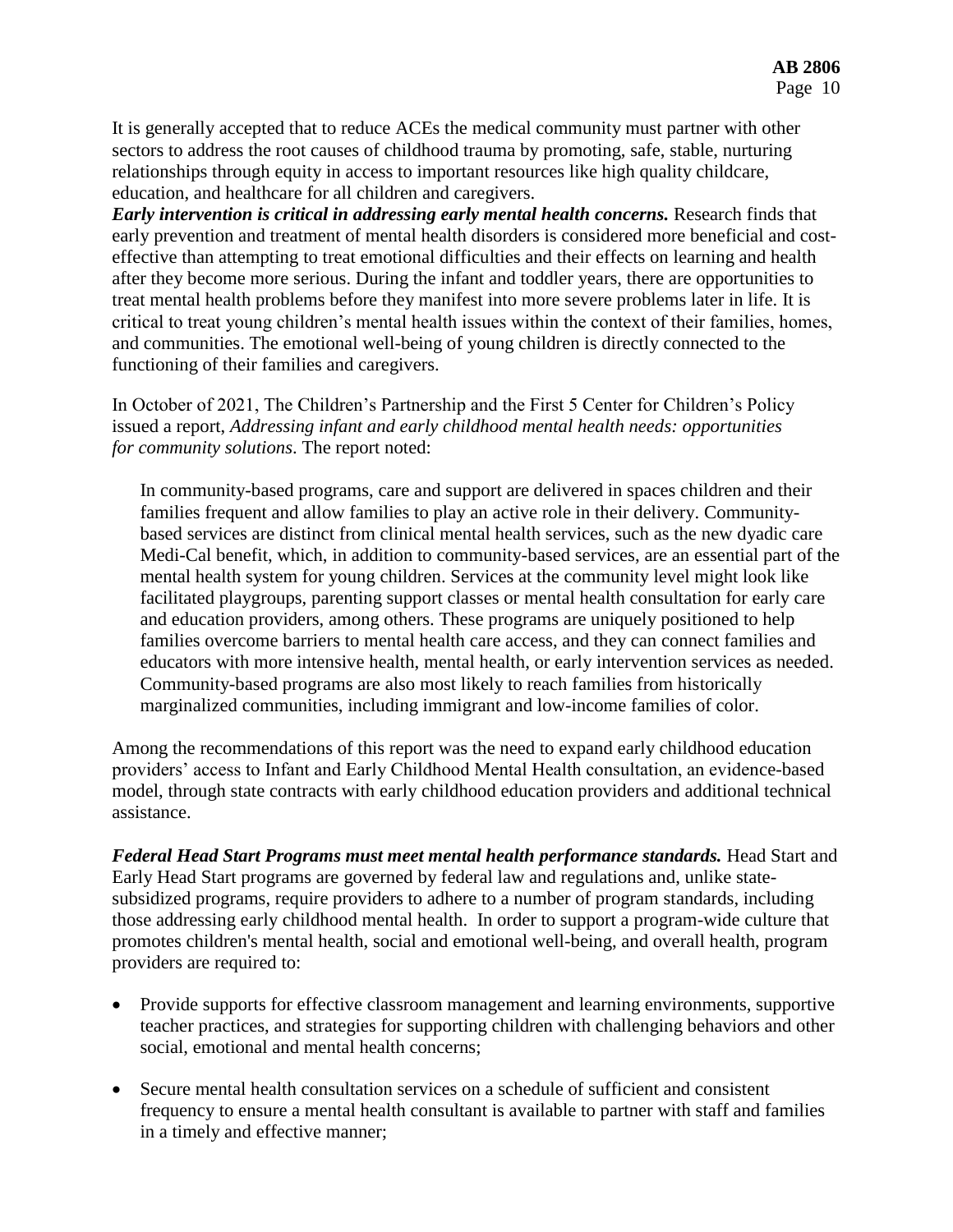- Obtain parental consent for mental health consultation services at enrollment; and
- Build community partnerships to facilitate access to additional mental health resources and services as needed.

#### *Infant and Early Childhood Mental Health Consultation.* According to the research organization, Zero to Three:

Infant and Early Mental Health Consultation (ECMHC) is a multi-level preventative intervention to improve children's social, emotional, and behavioral health and development. A mental health professional partners with an early childhood professional or program staff to infuse activities and interactions that promote health social and emotional development, prevent the development of problem behaviors, and intervene to reduce the occurrence of challenging behaviors. Sometimes consultation is focused on a specific child, helping the adults support the child's development more effectively. Other times, consultation is focused on systemic issues such as improving the classroom environment to provide predictable schedules, creating smooth transitions between activities, and offering spaces and support for children and staff to calm down in times of stress.

Empirical evidence has found that ECMHC is effective in increasing children's social skills, reducing children's challenging behavior, preventing preschool suspensions and expulsions, improving child-adult relationships, and identifying child concerns early, so that children get the supports they need as soon as possible. In addition, the model has been found effective in reducing teacher stress, burnout, and turnover. Preschool teacher stress and burnout have been previously associated with increased risk of expelling and suspending young children (Gilliam 2006).

California's ECMHC was established with the passage of AB 2698 (Rubio) in 2018. These services are available, but not required, for use by contracted providers within CSPPs, general childcare and development programs, and FCCHENs. The services are currently authorized to be provided only by specified professionals, including a licensed marriage and family therapist, a licensed clinical social worker, a licensed professional clinical counselor, a licensed psychologist, a licensed child and adolescent psychiatrist, or others as determined by CDE. However, CDE has not added other individuals to the list of qualified service providers to date. This bill would significantly expand the list of authorized providers, as well as requiring years of experience providing mental health supports to young children, participation in certain continuing education requirements, and specified training and practices.

*ECMHC funding.* Currently, contracted early learning and care providers may choose to use a portion of their contract to fund ECMHC through use of an adjustment factor, which is set at 1.05. This is applied to the provider's reimbursement rate by multiplying the applicable adjustment factor by the provider agency's reported child days of enrollment for the children to whom the adjustment factor applies, in order to reflect the additional expense of providing ECMHC.

*Research highlights the negative impacts of early suspension and expulsion*. While evidence of the disproportionate suspension and expulsion of school-age students of color has been recorded and analyzed for some time, more recently, similar concerning trends have been observed in preschool and early learning populations. Preschoolers are expelled at three times the rate of K-12 students and boys and children of color are disproportionately affected. The U.S.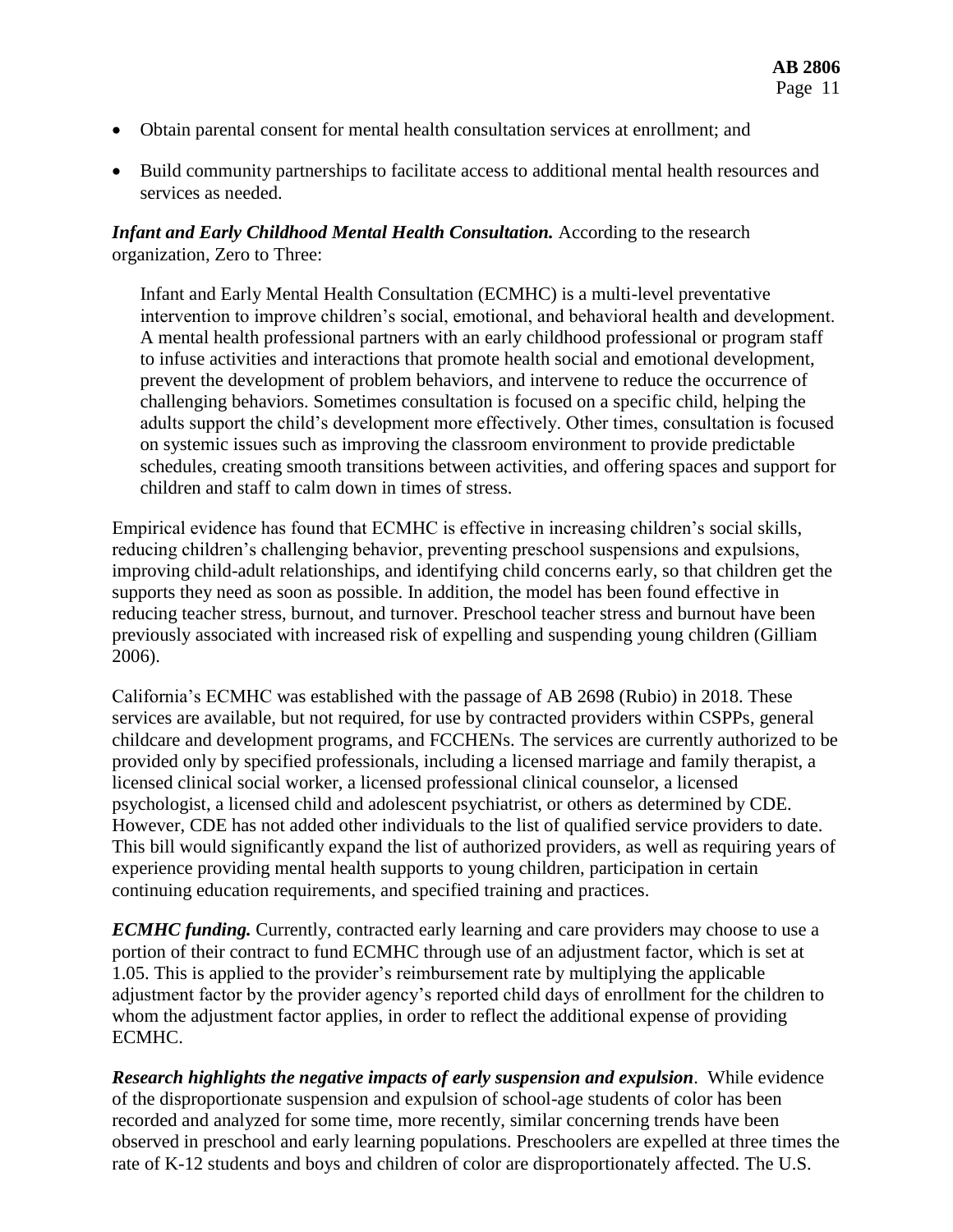Department of Education's Civil Rights Data Collection for 2017-18, published in June 2021 identifies the following examples of disproportionate exclusions in early childhood settings nationally:

- Black preschool students accounted for 18.2% of total preschool enrollment, but received 43.3% of one or more out-of-school suspensions and 38.2% of expulsions;
- Multiracial preschool students accounted for 4.1% of total enrollment, but received 6.5% of one or more out-of-school suspensions;
- Preschool students with special needs, served under IDEA, accounted for 22.7% of preschool enrollment, but accounted for 56.9% of preschool expulsions; and
- Black preschool boys represented 9.6% of total preschool enrollment, but received 34.2% of suspensions and 30.4% of expulsions.

Suspensions and expulsions can have significantly negative, lasting impacts for children. In 2015, the U.S. Departments of Health and Human Services and Education released a Policy Statement on Expulsion and Suspension Policies in Early Childhood Settings, which states:

Suspension and expulsion can influence a number of adverse outcomes across development, health, and education. Young students who are expelled or suspended are as much as 10 times more likely to drop out of high school, experience academic failure and grade retention, hold negative school attitudes, and face incarceration than those who are not. While much of this research has focused on expulsion and suspension in elementary, middle, and high school settings, there is evidence that expulsion or suspension early in a child's education is associated with expulsion or suspension in later school grades.

The policy statement goes on to acknowledge that, suspensions and expulsions hold the potential to negatively impact social-emotional and behavioral development, but they also pull children out of the very settings that could benefit them the most: early learning environments. Suspended and expelled children then miss out on the benefits they could gain in those environments, but education professionals lose access to those children and thus, the opportunity to identify the underlying sources of their behavior and the ability to help those children address those underlying issues. Additionally, suspension and expulsion can add to family stresses and burdens. The policy statement contends:

In many cases, families of children who are expelled do not receive assistance in identifying an alternative placement, leaving the burden of finding another program entirely to the family. There may be challenges accessing another program, particularly an affordable highquality program. Even in cases where assistance is offered, often there is a lapse in service which leaves families, especially working families, in difficult situations.

This bill would enforce strict limits on exclusionary practices across all settings and require specific protocols for contracted providers to use prior to suspending or expelling a child, and to provide assistance to the family in finding an alternate placement if a child is unenrolled from the program.

*The Master Plan for Early Learning and Care addresses the need for equity. The 2019-20* Budget included \$5 million for a "long-term strategic plan to provide a roadmap to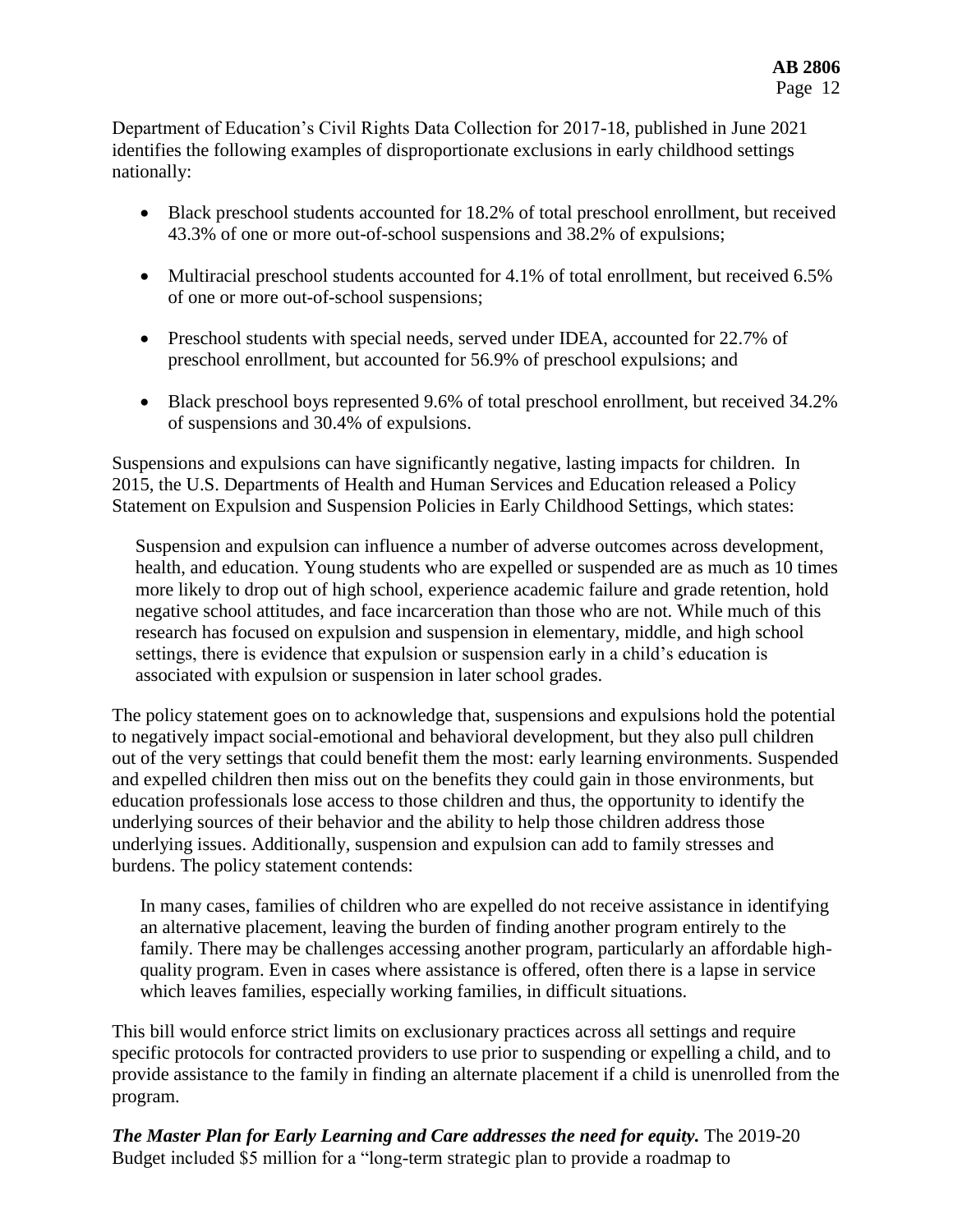comprehensive, quality, and affordable child care and preschool for children from birth through age twelve, with particular focus on early December 2020. The Master Plan, building on the work of the Assembly Blue Ribbon Commission, and other efforts, emphasizes the need for the equitable treatment of all children and the need to eliminate bias through practices and training. The report notes that while 75% of California's young children are nonwhite, 60% speak a home language other than English, and 13% receive special education supports, caregivers often lack the support they need to provide these children with culturally relevant experiences in both English and the child's home language.

The Master Plan further notes, "It is vital that our early learning and care environments proactively include and serve the diverse children and families of this state while not excluding any children, through inequitable disciplinary practices that punish children experiencing poverty, especially Black boys, at disproportionate rates. While California has made significant strides by adopting legislation prohibiting publicly supported preschool programs from expelling or disenrolling a child due to behavior, there is a need for greater accountability, as well as training for the workforce in bias prevention, mental health, and positive behavior supports."

*California currently prohibits expulsions from CSPP.* As of 2018, CSPP programs are prohibited from expelling or unenrolling a child because of the child's behavior, other than under specific circumstances. Operators of CSPP programs must pursue and document specific steps taken in response to a child's persistent and serious challenging behaviors, including consulting with the child's parents, teacher, and if the child has an IEP or IFSP, with the appropriate agency. This bill deletes this section and replaces it with a more comprehensive approach to addressing these issues.

Children with exceptional needs are protected from expulsion through federal law, which states that a child with an IEP or IFSP cannot be expelled if the challenging behavior has a direct and substantial relationship to the child's disability or is the result of a failure to implement the child's IEP or IFSP. In addition, a child cannot be suspended for more than 10 days without reconvening the IEP/IFSP team to consider special education supports and services.

*Recommended Committee amendments. Committee staff recommends that the bill be amended*  to correct a technical error which references state preschool programs in the Welfare and Institutions Code relating to the Joint-Labor Management Committee with CCPU.

*Arguments in support.* Kidango, a sponsor of the bill states, "It is counterproductive for our state to allow early learning and care settings to exclude children at a time when they are most in need of support, care, and guidance. Expulsions in early childhood education occur at a higher rate than in K-12. Too often, preschoolers and toddlers of color are pushed out of early learning settings, negatively impacting their lives. According to a report from the U.S. Department of Education Office for Civil Rights (2014), African American children represent 18% of preschool enrollment, but 42% of the preschool children suspended once, and 48% of the preschool children suspended more than once. We know that inequitable access to, and exclusion from, developmentally appropriate, culturally and linguistically relevant, trauma-informed, anti-racist and inclusive environments for children in early learning and care programs significantly contributes to discriminatory and racist practices, the school readiness gap, the academic achievement gap and the graduation gap, and contributes to the school to prison pipeline. California cannot continue to allow harsh and racist disciplinary measures to continue."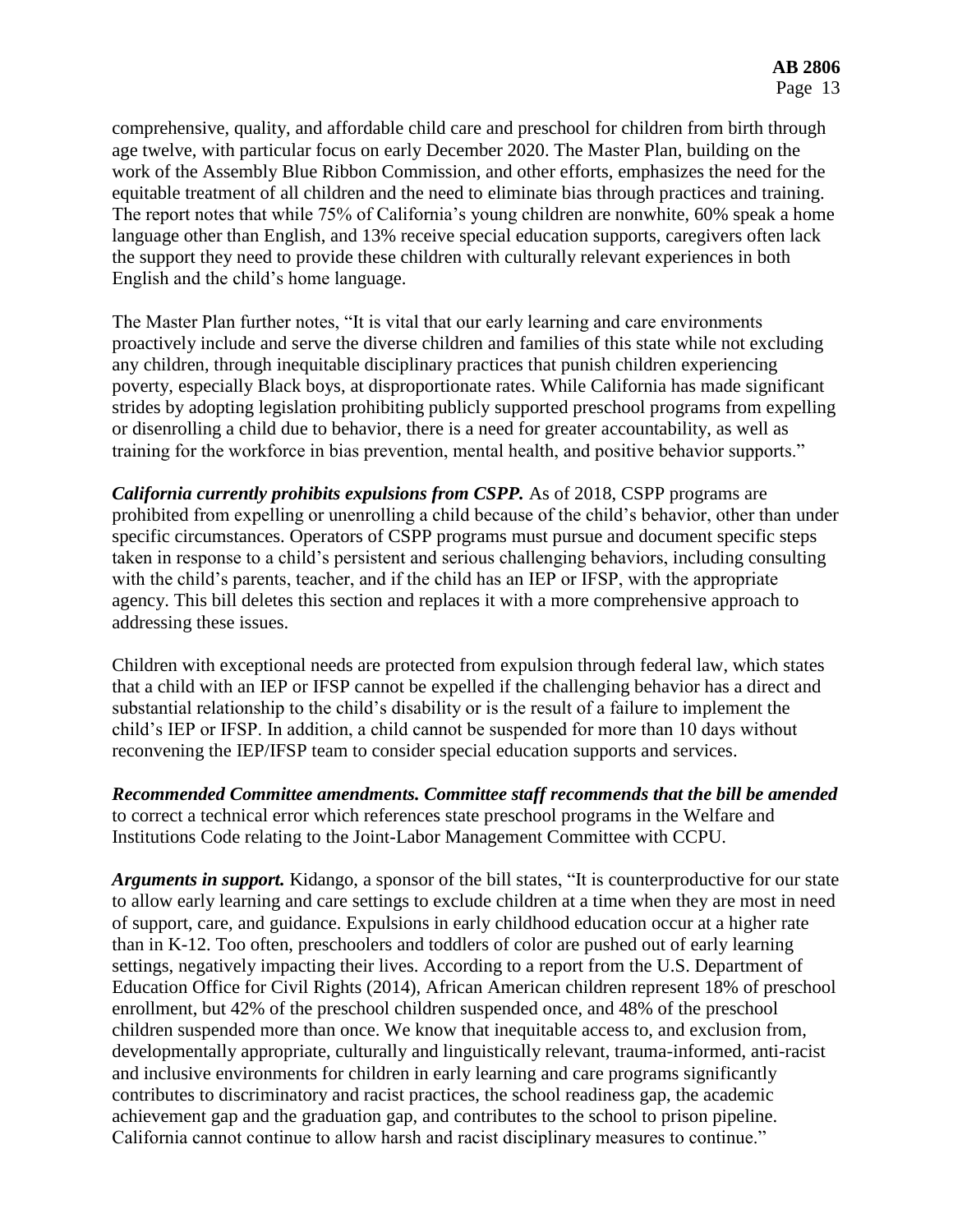*Related legislation.* AB 1361 (Rubio) of the 2021-22 Session would have required early learning and care programs to use suspension or expulsion only as a last resort in responding to a child's behavior, required specific actions to be taken prior to disenrolling or suspending a child due to a behavior issue, and provided additional funding and requirements for early childhood mental health consultations. This bill was held in the Assembly Appropriations Committee.

AB 568 (R. Rivas) of the 2021-22 Session would have required the DSS to develop and maintain an Early Learning and Care Dashboard to provide data on suspensions and expulsions in California's early learning and care programs, and established a grant program to offer anti-bias training to childcare providers, contingent upon funding being available for this purpose. This bill was held in the Assembly Appropriations Committee.

AB 2698 (Rubio), Chapter 946, Statutes of 2018, defines early childhood mental health consultation service; declares Legislative intent encouraging the provision of such services in CSPP, general child care and development programs, and family childcare home education networks; and requires under certain circumstances the application of a reimbursement rate adjustment factor for children served in programs where these services are provided.

AB 752 (Rubio), Chapter 708, Statutes of 2017, prohibits a contracting agency from expelling or disenrolling a child from a CSPP due to a child's behavior unless the contracting agency has expeditiously pursued and documented reasonable steps to maintain the child's safe participation in the program. Further, the bill requires the DSS to consider, in determining whether to issue a citation to or impose a civil penalty on a child daycare facility that contracts with the CDE, whether the child daycare facility is in the process of complying with the outlined procedure.

# **REGISTERED SUPPORT / OPPOSITION**:

# **Support**

Kidango (Co-sponsor) State Superintendent of Public Instruction Tony Thurmond (Co-sponsor) Association of California School Administrators Bay Area Council Black Men for Educational Equity California State Parent Teacher Association Crystal Stairs, INC. Fight Crime: Invest in Kids First 5 Association of California First 5 California Inland Empire Community Foundation Kids Included Together National Health Law Program Peach - Partnerships for Education, Articulation and Coordination Through Higher Education San Diego Unified School District Santa Clara County Office of Education Silicon Valley Community Foundation Tandem, Partners in Early Learning The Education Trust - West United Ways of California (UWCA)